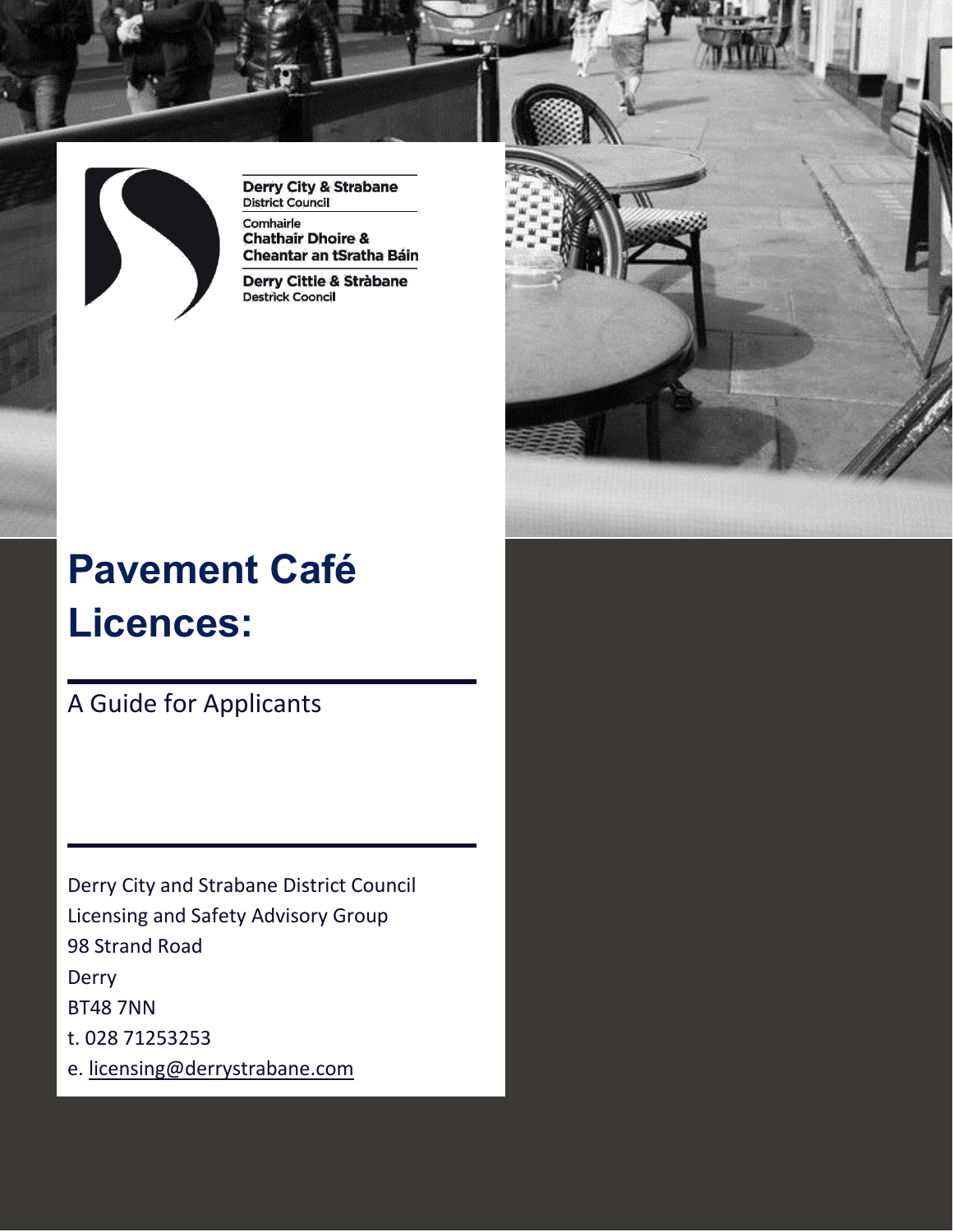## **Foreword**

Covid-19 has created unprecedented challenges for business, many of whom have either had to cease trading entirely for several months or have had to significantly modify their operations.

The hospitality sector has been particularly badly affected and even once lockdown restrictions are lifted and cafes, pubs and restaurants are permitted to open again, social distancing guidelines will have a considerable impact on their capacity to accommodate customers.

Derry City and Strabane District Council is keen, therefore, to do all it can to support businesses reopening, to help them succeed in these new and challenging conditions.

Towards this end, Council will issue temporary pavement café licences, subject to eligible premises being able to demonstrate their ability to meet criteria designed to ensure safety, accessibility and public health and wellbeing.

These licences will permit the placement of furniture, such as tables and chairs, on the pavement outside premises, and businesses selling food and drink will thereby be able to maximise their capacity whilst adhering to social distancing guidelines.

The licences will be issued for an initial six month period and, in order to assist businesses' financial recovery, will be free of charge, the normal fee having been waived.

While not every business will be able to avail of a pavement café licence and many other challenges will remain, those that are will be able to serve more customers safely, which will help in ensuring their financial viability and securing jobs.

It will be essential that pavement café areas are managed in accordance with Government guidelines designed to reduce the spread of coronavirus.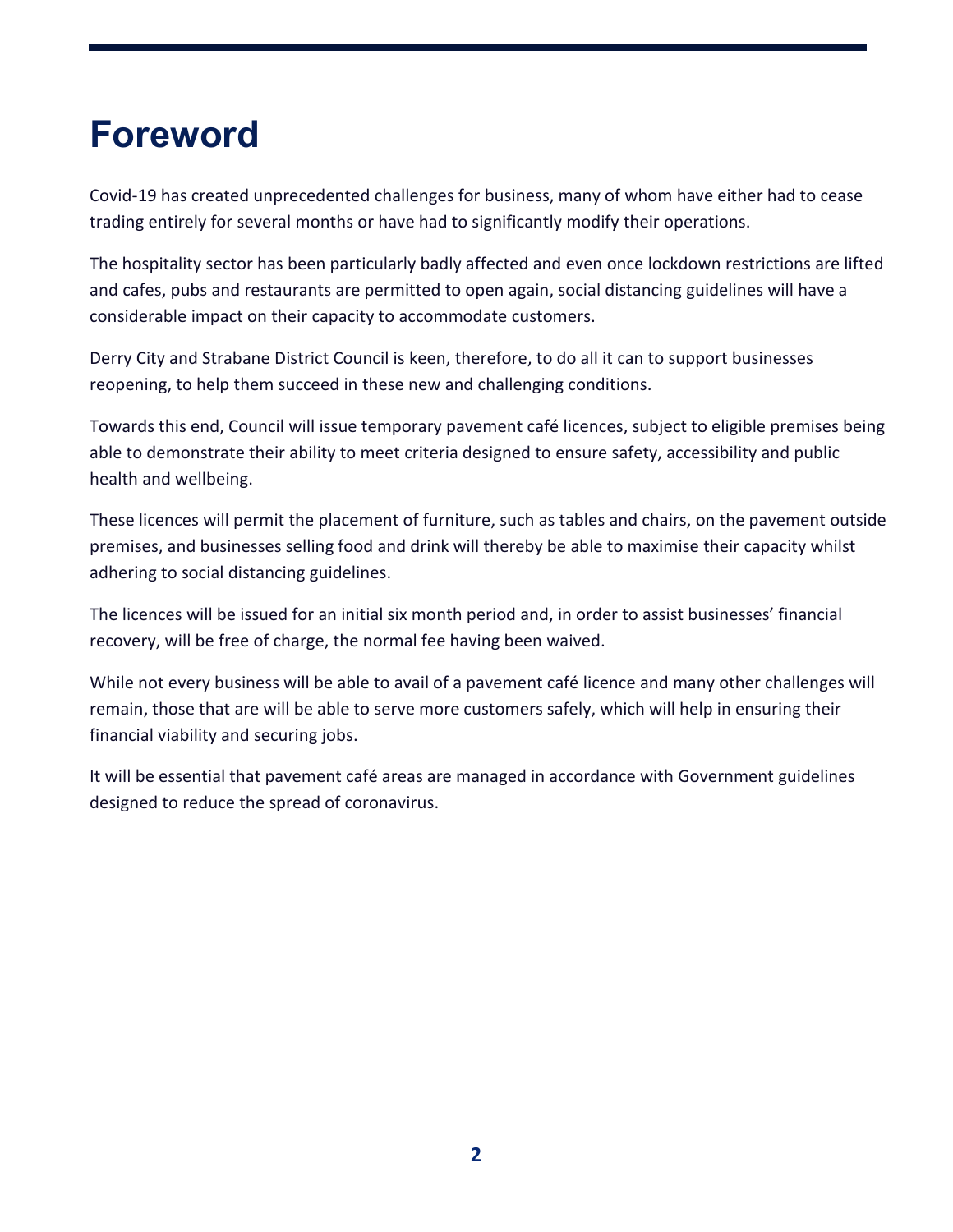## **Summary**

- 1. A pavement café licence permits furniture to be placed on a specified public area for customers to consume food or drink supplied from the licence holder's premises.
- 2. "Furniture" includes tables, chairs, umbrellas, barriers, heaters, menu boards, etc., which must be of a temporary nature and be capable of being removed within 20 minutes.
- 3. A "public area" is a place in the open air, to which the public has access, as of right and which is not a market area.
- 4. The types of business which may apply for a "pavement café licence" are those supplying food or drink (in or from premises), including cafés, restaurants, pubs, retail outlets providing refreshments, takeaways and supermarkets with a deli counter.
- 5. An application must be made in the prescribed format and be accompanied by the information specified on the application form.
- 6. Council has waived the normal fee for a pavement café licence.
- 7. A Public Notice must be displayed on the premises for 28 days from the date of application.
- 8. Council will consult DfI Roads in all cases, PSNI where the premises is licensed under The Licensing (Northern Ireland) Order 1996, and any other persons as it considers appropriate.
- 9. In exercising its functions, Council must take into account any representations made in connection with an application.
- 10. Council will aim to make a determination within 5 weeks of receipt of a complete application.
- 11. Licences will last for an initial period of 6 months and will be granted subject to conditions.
- 12. If a condition of the licence has been breached, Council may revoke the licence or may require steps to be taken to remedy the breach.
- 13. Further grounds for revocation of the licence include where the furniture is giving rise to risks to public health and safety or risks causing a public nuisance.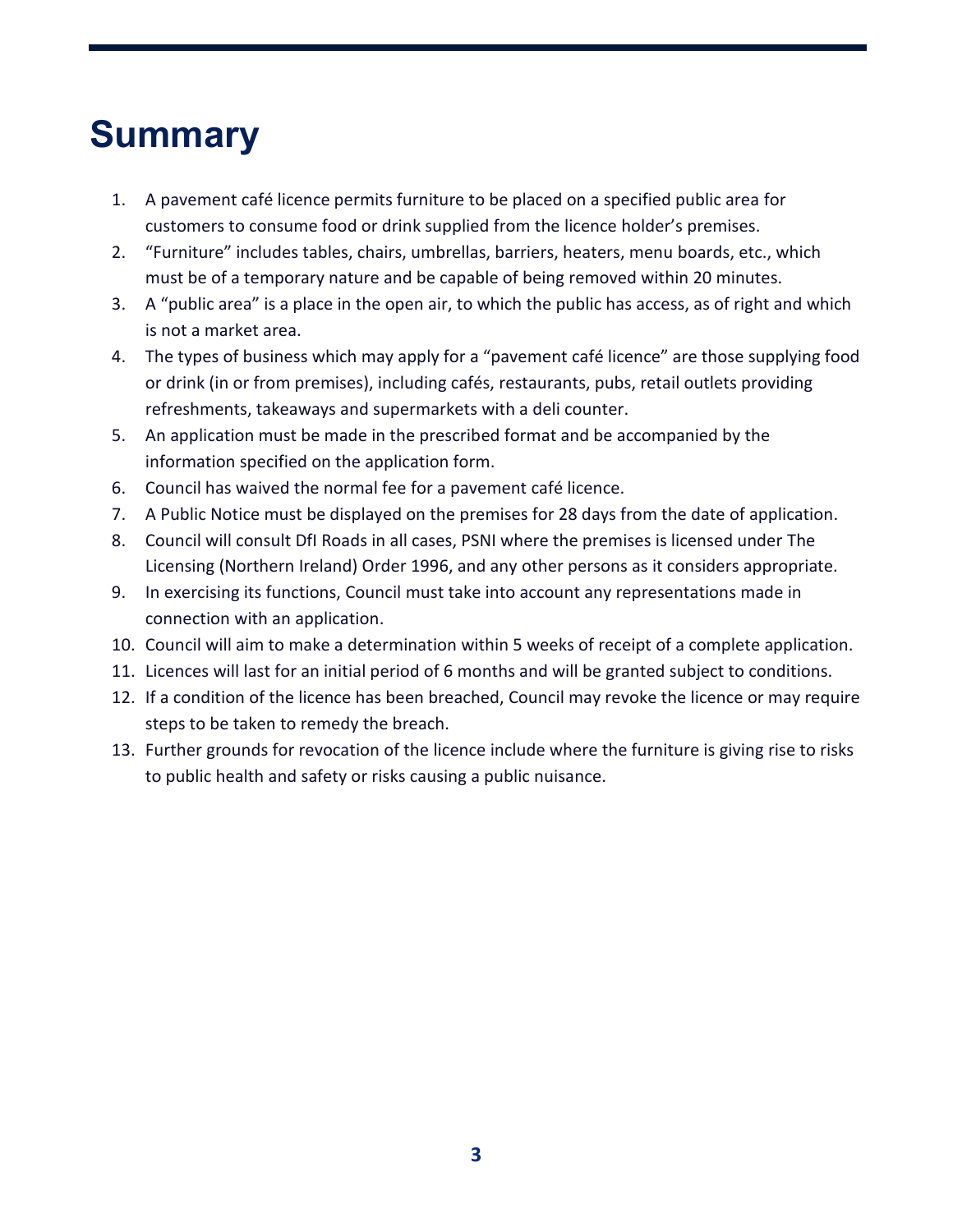## **Pavement Café licences**

### **Introduction**

It is recognised that social distancing may reduce the viability of some premises serving food and drink in or from premises. Using outdoor space, where possible, will assist businesses to reopen safely and serve more customers, while social distancing measures remain in place. Council has, therefore, introduced a free, temporary pavement café licensing scheme that will permit businesses such as cafes, restaurants and bars to place furniture on public areas for use by customers.

## Purpose of this guide

Not every public area will be suitable for use as a pavement café. In order to be considered suitable for a pavement café licence, an area will need to satisfy particular safety, public health and accessibility criteria.

This guide details the application process and the criteria that must be satisfied.

It is not intended to be an authoritative interpretation of the law; however, reading the guide will assist those wishing to apply for a licence.

Before submitting their applications, applicants should read this guide thoroughly to check whether their proposal meets all of the required criteria. This will help to minimise time wasted on applications which may later be refused.

#### **Note:**

As this guide has been developed during uncertain times, it will be subject to a planned review in six months' time.

However, during the interim period, Council may modify or dispense with such aspects of this guide as may be considered appropriate, depending upon any issues that may arise, including developments regarding Covid-19 and any revision of the Department's Pavement Cafés Guidance.

#### Scope

Health risks associated with Covid-19 are outside the scope of this guidance; however, it will obviously be important that, as part of their reopening plans, businesses give due consideration to those risks and implement any necessary controls, taking into account the prevailing social distancing guidelines.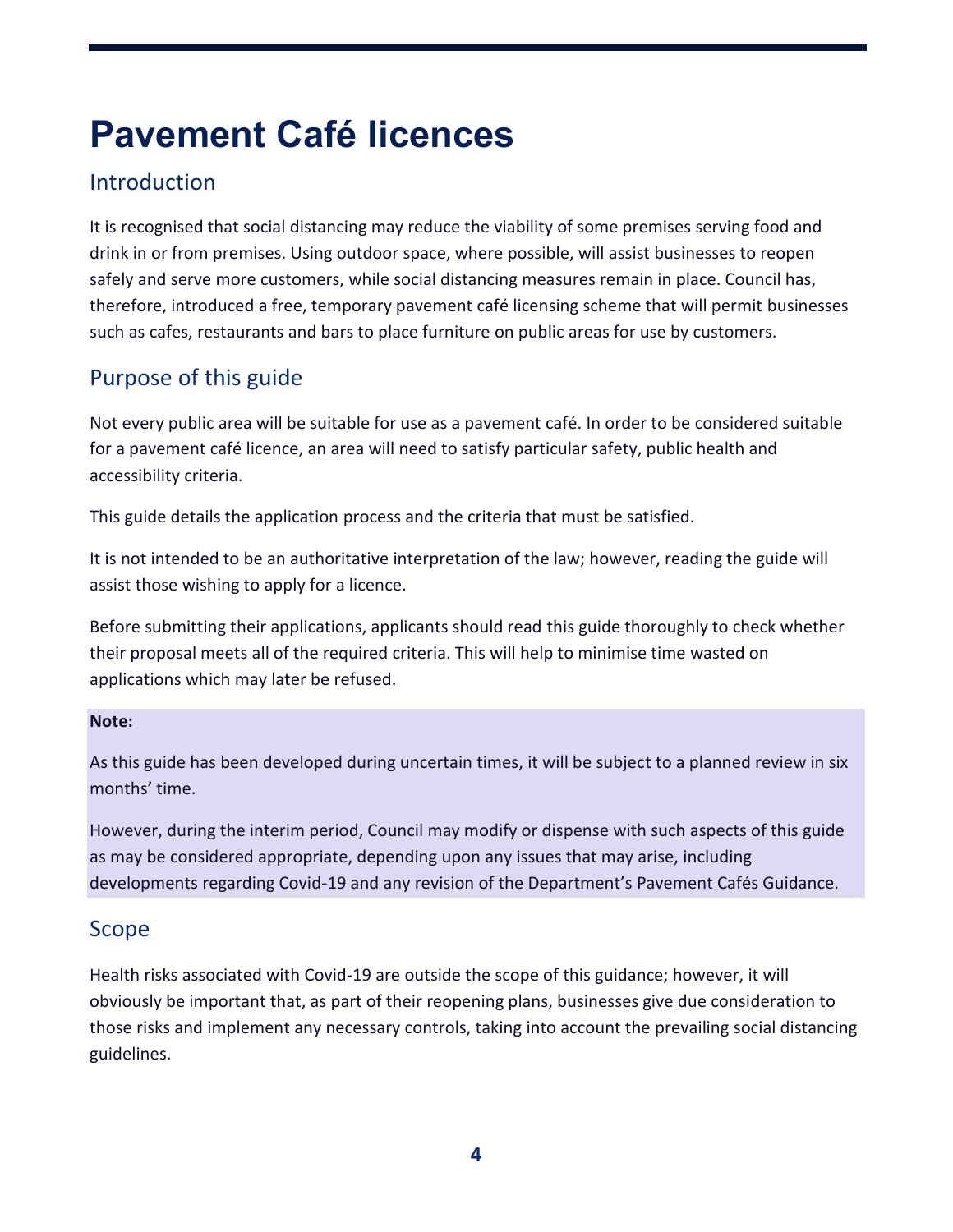The Government has produced guidance "Keeping workers and customers safe during COVID-19 in restaurants, pubs, bars and takeaway services: [https://www.gov.uk/guidance/working-safely-during](https://www.gov.uk/guidance/working-safely-during-coronavirus-covid-19/restaurants-offering-takeaway-or-delivery)[coronavirus-covid-19/restaurants-offering-takeaway-or-delivery](https://www.gov.uk/guidance/working-safely-during-coronavirus-covid-19/restaurants-offering-takeaway-or-delivery)

Further advice and guidance on managing the risks of Covid-19 is available by contacting Council's Health and Safety team: telephone 028 71253253 or e-mail [healthandsafety@derrystrabane.com](mailto:healthandsafety@derrystrabane.com)

#### Legislation

Under the provisions of the Licensing of Pavement Cafés Act (Northern Ireland) 2014, Council may grant pavement café licences on such terms and conditions and subject to such restrictions as may be reasonably specified in the Licence.

#### What is a Pavement Café Licence?

A pavement café licence ("a licence") authorises a person who carries on a business, involving the supply of food or drink (in or from premises), to place furniture (tables, chairs, etc.) on a public area for use by customers. This includes cafés, restaurants, pubs, retail outlets providing refreshments, takeaways, supermarkets with a deli counter, etc.

#### **Note:**

A licensed pavement café area will remain a public place and is, therefore, subject to all other legislation applicable to such areas, except alcohol bye-laws in certain circumstances.

#### Who may apply?

Any person or persons who carry on a business (in or from a premises), involving the supply of food or drink to the public, may apply for a Pavement Café Licence.

#### What businesses are eligible?

Businesses that are eligible include: public houses, cafes, restaurants, snack bars, coffee shops, retail outlets providing refreshments, takeaways, supermarkets with a deli counter and ice cream parlours.

### Will the pavement café area you hope to use be suitable for use as a pavement café?

Appendix 1 outlines the criteria that will be considered when applications are being assessed. These cover a range of issues, including:

- Size and layout;
- Pedestrian and vehicular access;
- Furniture design;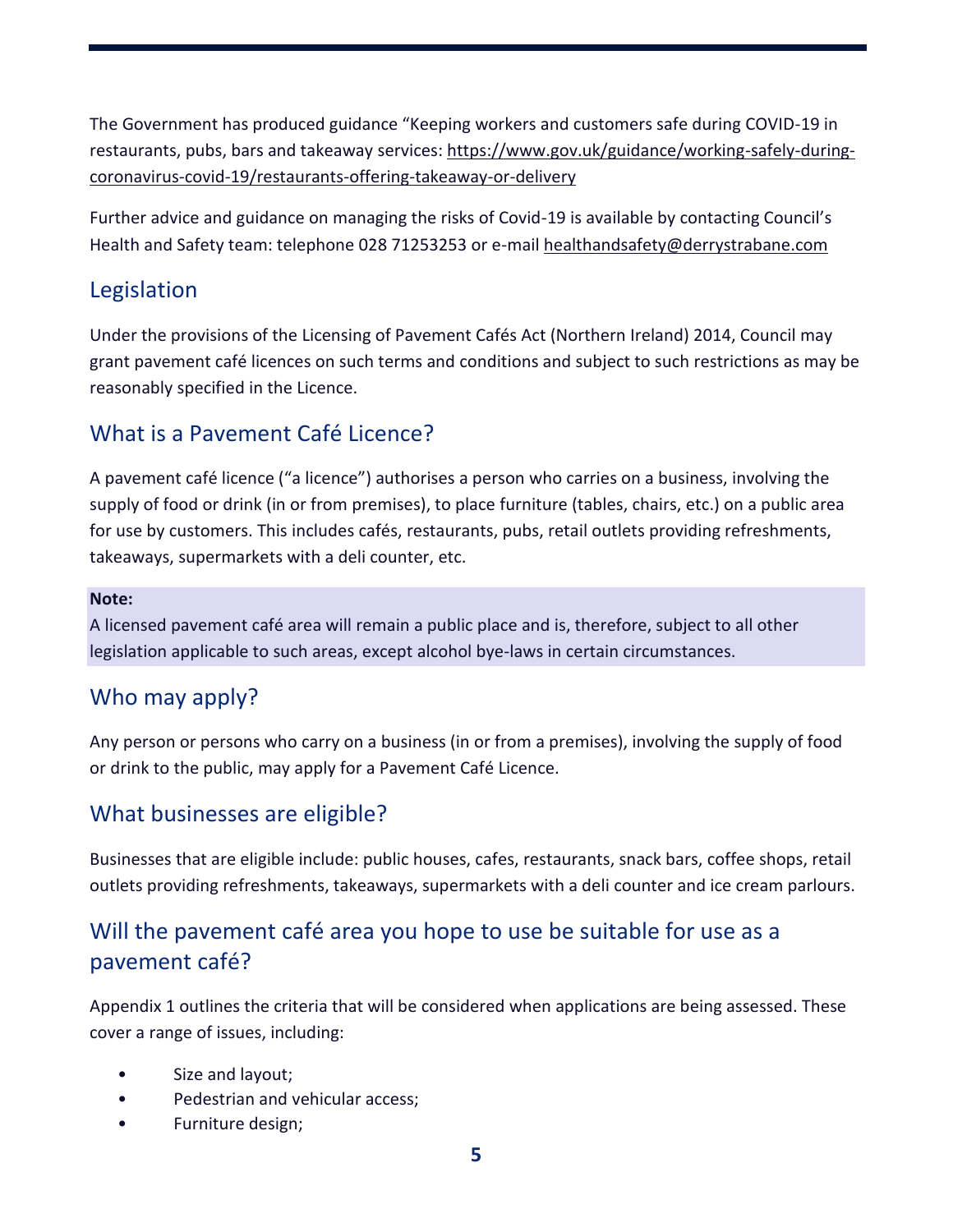- Screening
- Safety issues; and
- Likely disturbance to other businesses or residents.

In general, the pavement café area will need to be set-up immediately adjacent to the premises. However, a licence for a remote café may be granted where:

- The proposed café does not interfere with both vehicular and pedestrian traffic flow; and
- The licence holder is able to demonstrate that they will be able to exercise proper control and supervision of the pavement café area.

#### Hours of operation

Council will set the hours and days of use for the pavement café area having regard to the location, likely disturbance to local residents or other businesses and representations from interested parties.

Licences will normally be granted for a set period between 8.00 am and 11.00 pm and will be reflective of the normal operating hours of the business. If the premises are licensed under the Licensing Order, a licence will not be issued beyond 11.30 pm, regardless of any additional operating hours that may apply to the premises.

#### How much does a licence cost?

Applications for a pavement café licence would normally require payment of the fee that has been determined by Council. However, in order to support businesses, the fee has been waived for licences at this time.

#### Pre-application consultation with neighbouring premises

The applicant is encouraged to talk to neighbouring businesses and occupiers prior to applying to Council, and so take any issues around noise, and nuisance into consideration as part of the proposal.

This will be particularly important where it is intended to establish a pavement café abutting neighbouring premises. It is recommended that

### Consideration of planning issues

Depending on the circumstances, planning permission may be required if development is to be undertaken. Anyone considering the establishment of a pavement café is advised to contact Council's Planning Department for advice and guidance on whether an application for planning permission is required or not and design advice when appropriate.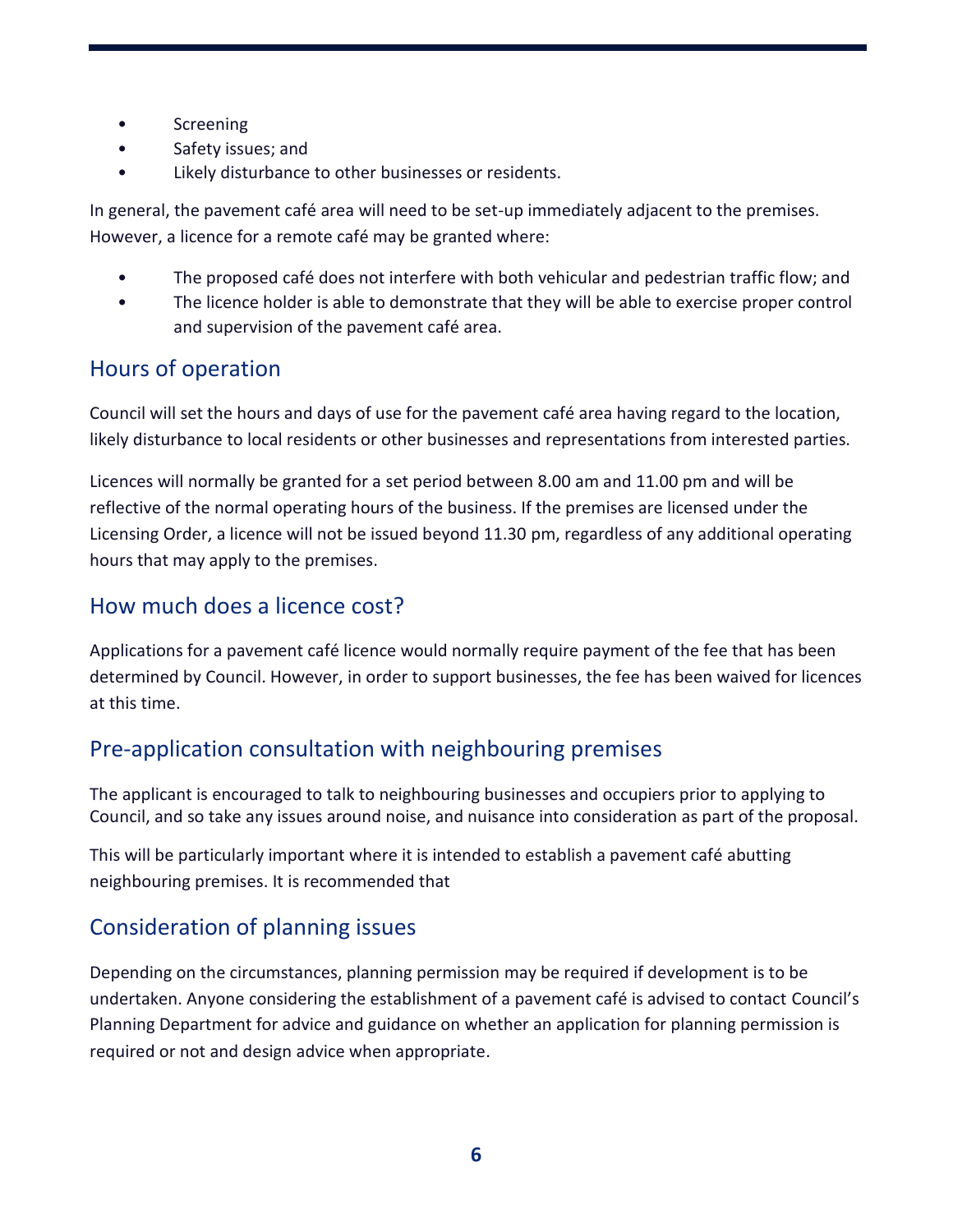## Rates liability on grant of licence

The Department of Finance has advised that for the vast majority of cases a marginal, seasonal increase in seating of a temporary nature under the terms of the licence would be regarded as deminimus in rating terms and would not warrant a change in Net Annual Value (NAV). Where the type of arrangement goes beyond the marginal, seasonal or temporary arrangement and it is assessed or evidenced that it adds to the rental value of the premises, an adjustment to the NAV may be warranted. Each case will be judged on its merits and will be the decision of the District Valuer.

Applicants, who have concerns in this respect, should contact the District Valuer, Land and Property Services.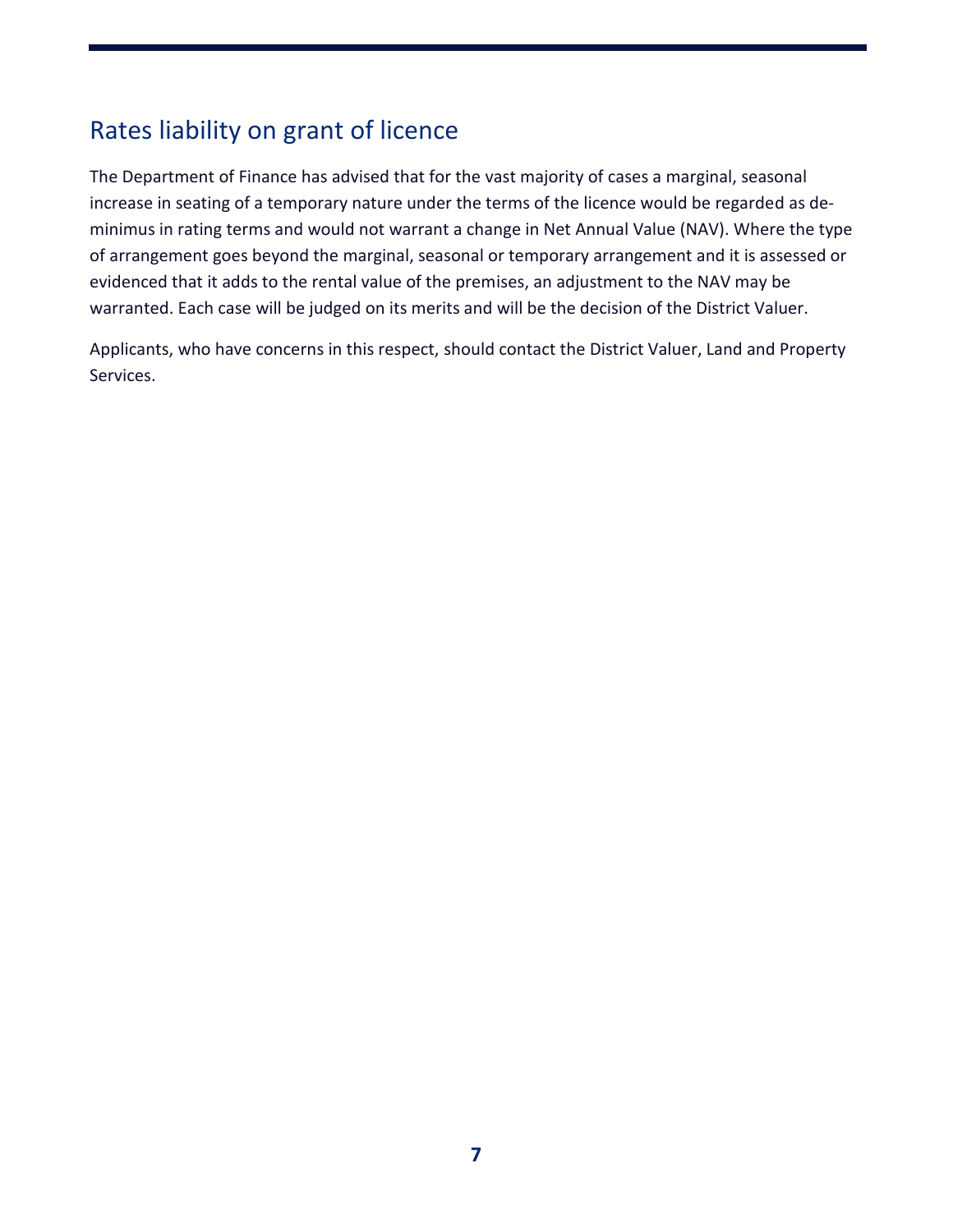## **Making an Application**

## What information does an applicant need to provide?

Applicants must submit a fully completed application form together with the requested supporting documentation. Failure to do so will result in applications being returned, which will delay processing of the application.

## Application form

The application form must be completed in full and the declaration signed and dated.

The application may be returned:

- by post, to Derry City and Strabane District Council, Licensing and Safety Advisory Group, 98 Strand Road, Derry, BT48 7NN, or
- by e-mail, to [licensing@derrystrabane.com](mailto:licensing@derrystrabane.com)

Completed application forms **must** be accompanied by following supporting information and material:

#### **Site location plan**

Applicants must provide a map (preferably an ordnance survey map, to a scale not less than 1:2500) showing the location of the premises, shown by a red line, so the application site can be clearly identified.

#### **Pavement café site plan**

Applicants must submit a plan showing the dimensions of the proposed pavement café area and the relationship between the pavement café area and the streetscape, for example, the proposed pedestrian corridor and existing street furniture in the immediate vicinity.

The plan must include details of the following:

- all utilities/services, including lampposts, bollards, fire hydrants, manholes, cycle stands, litter bins and other items of street furniture located within the immediate vicinity; and
- dimensions of the proposed pavement café area and the dimensions and location of the tables, chairs or other items of furniture to be located within the area.

It is strongly recommended that the plan is **drawn to scale** (not less than 1:100), particularly if the application relates to licensed premises. If not drawn to scale, measurements must be clearly shown on the site plan. **Plans which are not sufficiently detailed or clear may be returned, leading to delays in the application process.**

Please refer to example pavement café site plans in Appendix 2.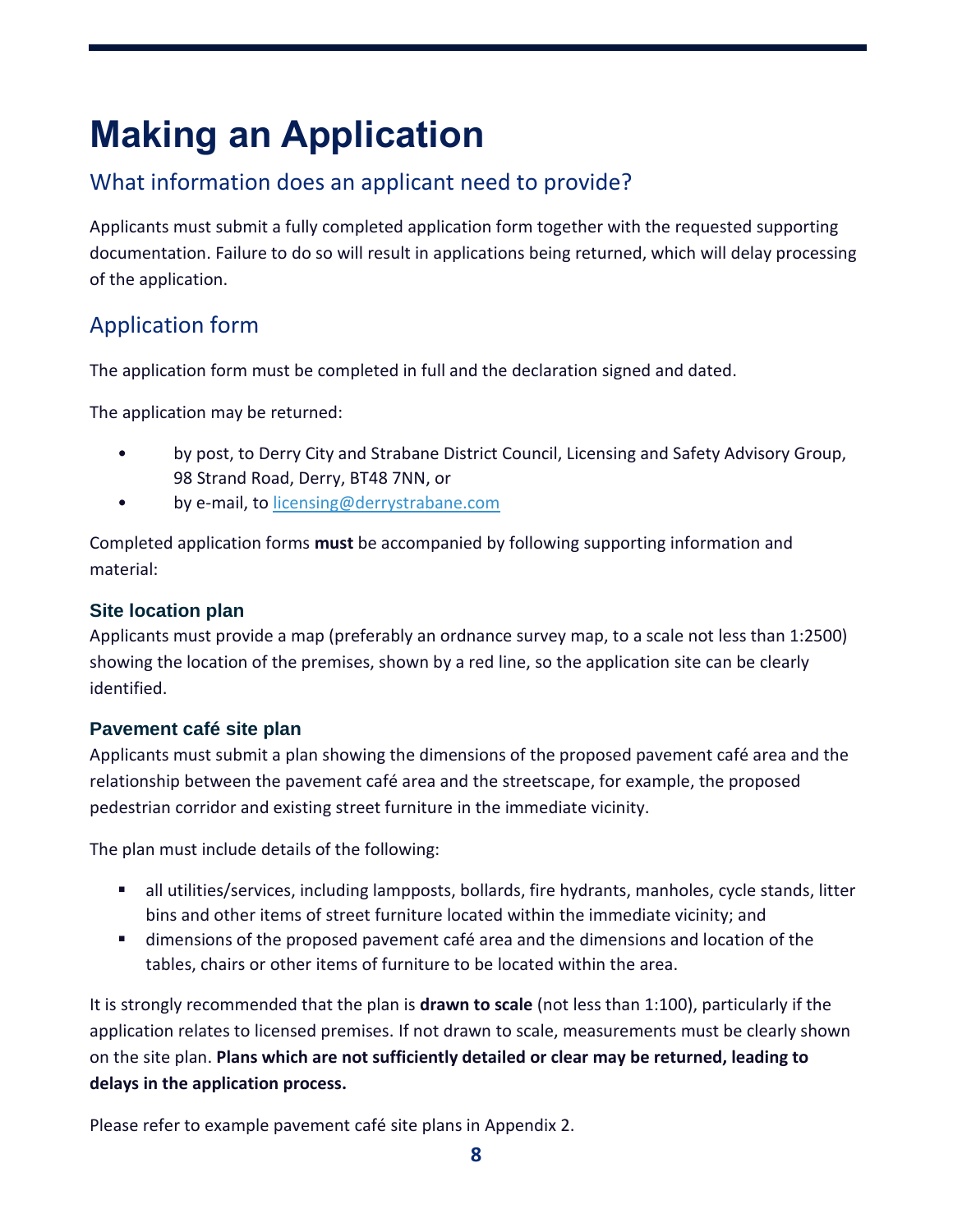#### **Details of the furniture**

Photos or brochures showing the proposed type of furniture would be helpful.

#### **Note:**

Furniture must be capable of being removed in 20 minutes at the end of the licensed period or when access to the area is required by any statutory body, including for street cleaning purposes and utilities work, or in the event of an emergency.

#### **Risk assessment / Management Plan**

If the application is for a location remote from the business, the application must be accompanied by a management plan or risk assessment outlining how you intend to maintain control over the pavement café in order to ensure safety and to prevent nuisance.

Risks to public health and safety to consider will include failure to ensure government guidelines on social distancing (e.g. tables and chairs being too close together); the footpath being obstructed (other than by anything permitted by the licence); anti-social behaviour and public nuisance, such as noise or litter is not being cleaned up.

#### What other information is required?

The following information must be submitted prior to a licence being issued:

#### **Public liability indemnity cover**

Evidence of public liability insurance cover for the pavement café area, with minimum indemnity of £5m, will be required prior to any licence being issued.

## The Public notice

The applicant is required to affix a public notice to the premises, in the format prescribed by Council.

The notice must be displayed on the day the application is made to Council and positioned so it is easily visible and legible to the public.

Applicants are encouraged to keep evidence of this by taking a photograph of the notice in place.

Applicants must ensure the notice remains in place for the public consultation period which is the period of 28 days from the date of application.

During this time interested parties can make representations to Council in respect of an application.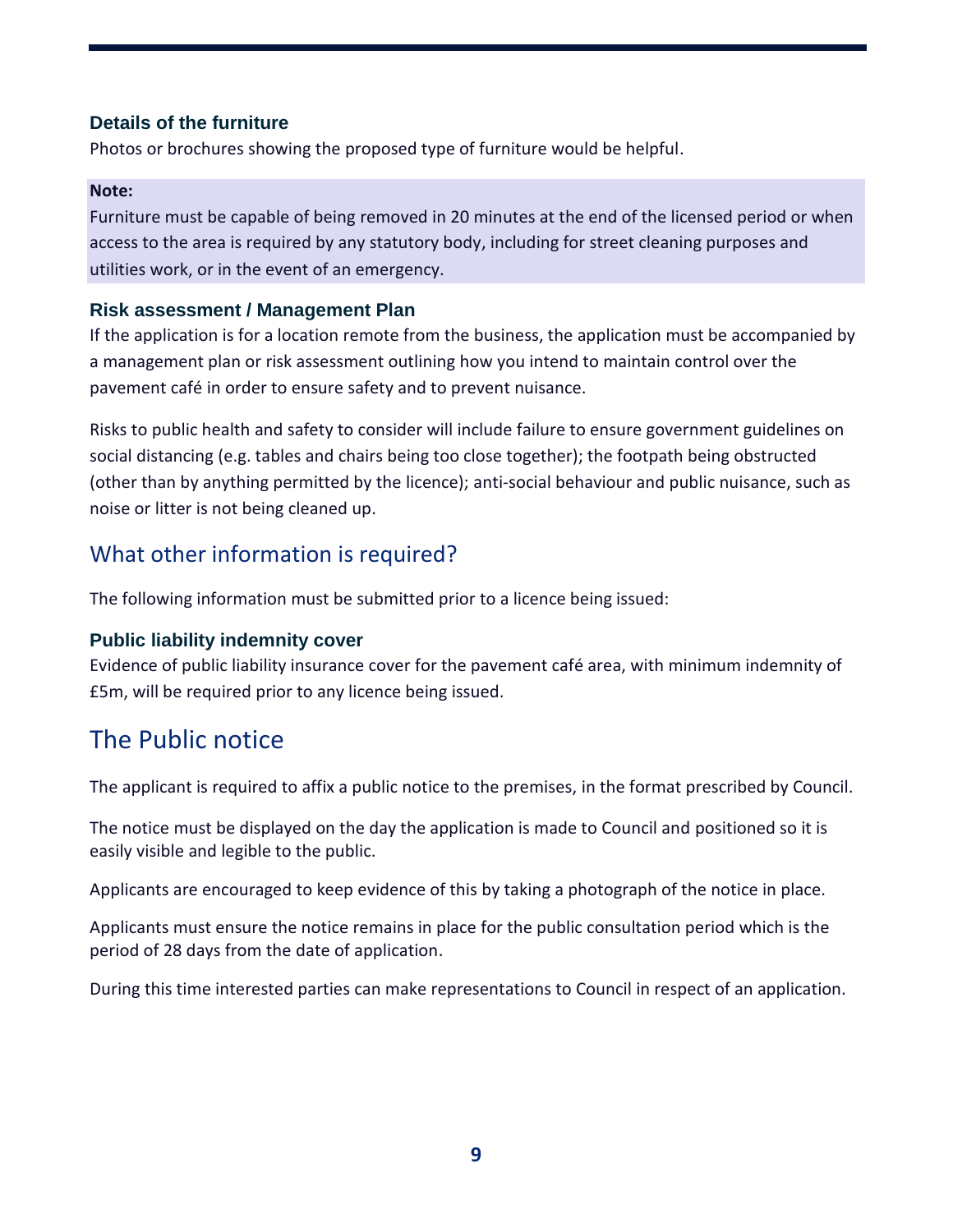## **Determining the application**

## What happens once an application is submitted to Council?

Once an application is received, Council will consult on and make a determination whether to grant or refuse the licence.

#### Who will Council consult with?

When assessing an application, Council will consult with the following agencies:

- **Department for Infrastructure (Roads); and**
- **Police Service for Northern Ireland, where the premises is licensed to sell alcohol; and**
- **Such other Council Departments, organisations or individuals, as may be considered** appropriate, e.g. planning department, environmental health (regarding health and safety, noise nuisance, etc.).

Council will also make the application details available to be viewed by the public on its website <https://www.derrystrabane.com/Licensing/Pavement-cafe-licences> until the end of the 28 day consultation period allowed for representations.

Council will have regard to any representations made, including those made by members of the public within the statutory 28 day consultation period.

### How long does it take to process an application?

Council will aim to provide a determination within 5 weeks from the date of receipt of a full and proper application. Failure to provide sufficient detail will, however, result in delays.

If there are objections to the granting of the licence, or other input from consultees, this period will be extended to allow consideration of the objections or considerations. This may necessitate providing the applicant and the persons making representations an opportunity to be heard by Committee.

## Can my licence application be refused?

Yes. Each application will be considered on its own merits; however, it will not always be possible to accommodate pavement cafés in all locations due to factors such as width restrictions, obstructions or heavy pedestrian flow.

As an alternative to refusing an application Council may suggest changes to your proposal to make the proposal acceptable, for example, by amending the size and shape of the licensed area.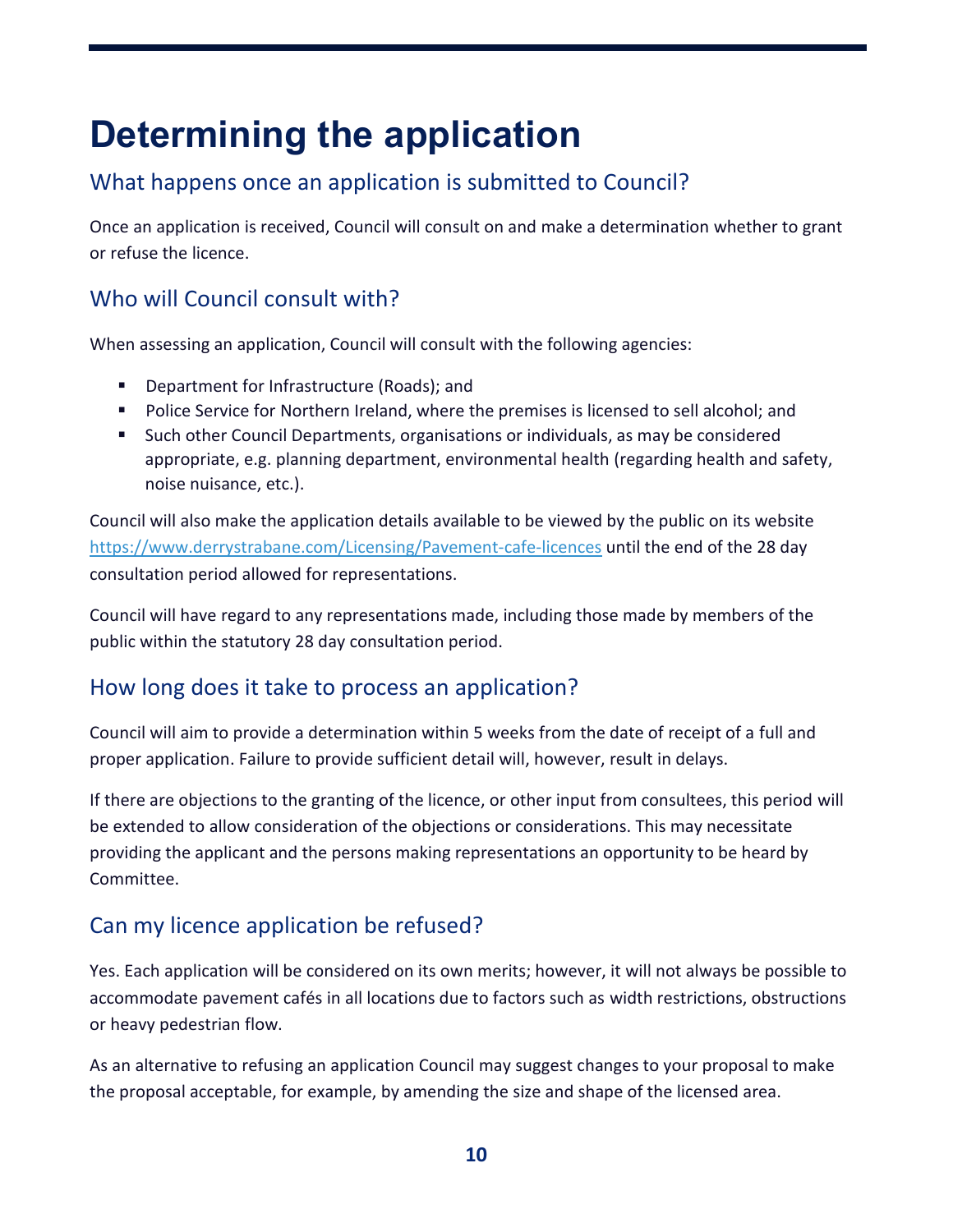If your application is refused by the Council you will be informed of that decision and the reasons why.

#### Can decisions be appealed?

Should an application be refused the applicant may appeal the decision to the Magistrates' Court within 21 days of being notified of the Council's decision.

#### Are licences issued with conditions?

Every licence will include a condition requiring temporary furniture not to be placed on any public area other than that covered by the licence.

A condition requiring the licence holder not to allow consumption of alcohol when using the furniture on the area in the licence will be included where the premises are licensed as an off licence.

This condition may be included in any other pavement café licence (whether or not the premises are licensed), if the council is of the opinion that it would be likely to lead to disorder.

The council has discretion to impose such other conditions as it considers reasonable, including; limiting the days and times when the furniture can be placed in the area; limiting the kind, amount, size, nature of the furniture; etc.

### Consumption of Alcohol

Alcohol may be consumed (but not sold) in a pavement café area where the premises are licensed under the Licensing Order unless:

- The business is an 'off sales' as defined under Article 5(1) (b) of the Licensing Order; or
- The council has prohibited the consumption of alcohol where it is likely that there would be disorder caused by permitting consumption of alcohol.

#### What enforcement powers do the Council have?

Failure to obtain an appropriate licence or failure to comply with the conditions attached to a licence may result in enforcement action being instigated.

#### **Unlicensed pavement cafés**

It is an offence to place furniture (for use for the consumption of food and drink) on a public area without a Pavement Café Licence. This offence may be liable to a fine of up to £1,000 on summary conviction.

Council may also remove any furniture placed on the pavement without a licence and may recover the costs reasonably incurred in removing and storing this furniture.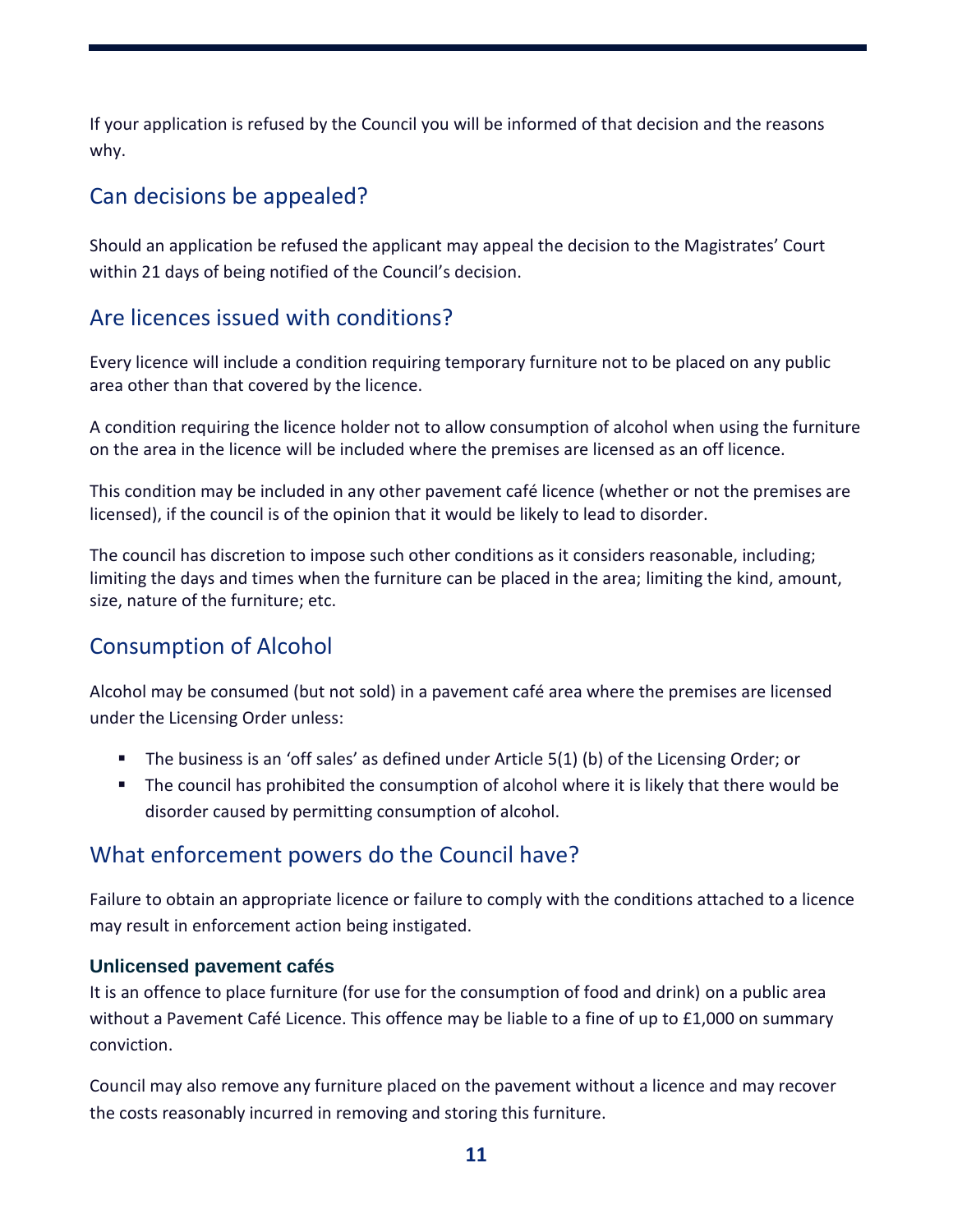#### **Suspension/Compulsory variation of a licence**

Council may suspend a licence when maintenance of street utilities is required or road works are scheduled.

The licence can also be suspended for a breach of licence conditions, making false statements or failure to pay any fee to the Council without good reason

During any period of suspension, the pavement café licence is invalid and Council may remove any furniture placed in the public area during the period of suspension.

The Council may also compulsorily vary a licence where part of an area has become unsuitable or its continued use is likely to result in interference or inconvenience to persons or vehicles in the vicinity or public order concerns.

The Council will consult with PSNI before varying a licence on public order grounds.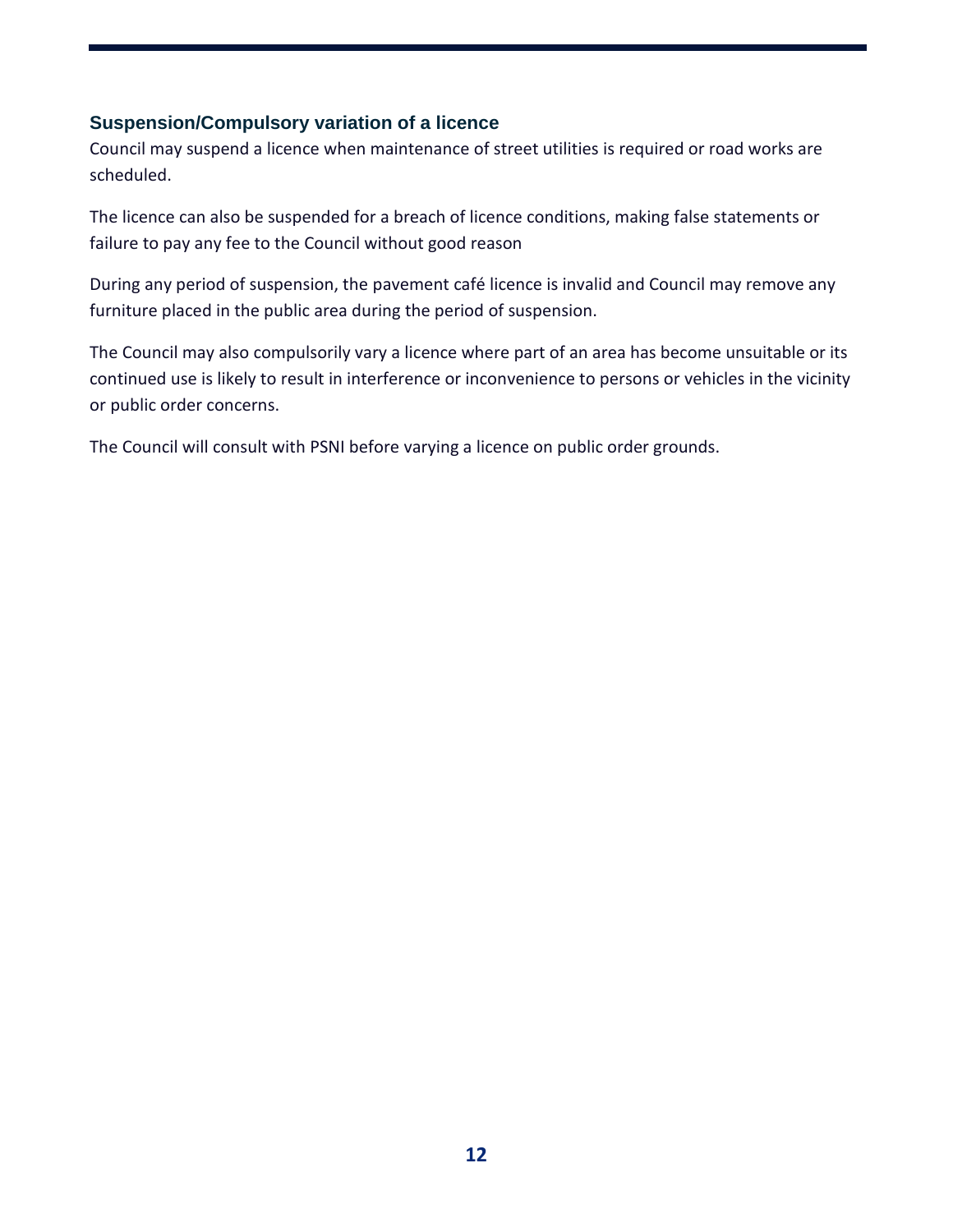# **Appendix 1: Suitability Criteria for a Pavement Café Licence**

In determining an application for a pavement café licence, consideration will be given to a range of factors.

While the legislation enables Council to take into account any factor it considers reasonable, for temporary licences issued at this time, the key factors have been determined, as follows. These should be considered at the design stage.

Each application will be evaluated on its own merits, having regard to possible implications for vehicular traffic or pedestrians, public safety issues, and environmental impacts.

Covid-19 will be an important consideration, as will social distancing, queuing and crowd management arrangements being implemented by neighbouring businesses.

### Size, layout and design

The suitability of any location will depend on a range of factors, including the type of premises, the space available, the existing streetscape, traffic volume and level of footfall in the immediate area and proximity to crossings and bus stops.

The needs of other users of the public area will be of paramount importance and the pavement café will need to be designed in such a way as not to compromise safe access for pedestrians or vehicles.

The pavement café must not result in undue interference or inconvenience to pedestrians or vehicles in the vicinity, particularly in relation to disabled people, older people and others with mobility needs including all pram and wheelchair users.

Issues to consider include:

- other, permanent street furniture or structures in place on the footway that already reduce access; and
- other users of the space, for example if there are high levels of pedestrian footfall.

Decisions will, therefore, be made on a site by site basis, taking account of the characteristics of the site and its surroundings, the space available and the proposed layout of the café area.

In general, the licensed area should:

 Avoid conflict with the principal lines of pedestrian movement, particularly for disabled people, older people and those with mobility needs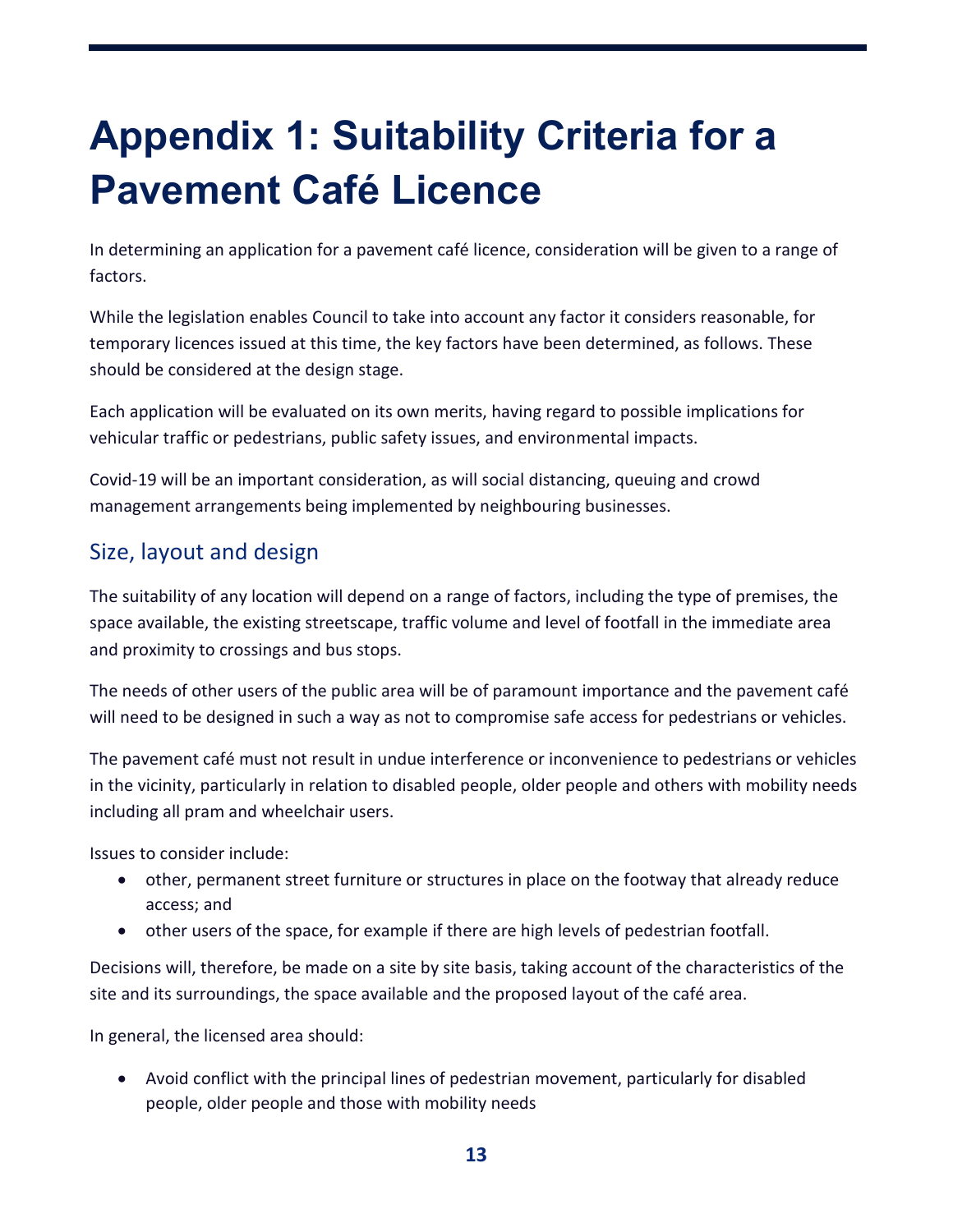- Avoid conflict between customers going in and out of the pavement café, passing pedestrians and neighbouring premises.
- Ideally be confined to the frontage of its own premises, with close integration of internal and external activities; however, this does not preclude a remote location.

In pedestrianised areas, a 4.0 metre corridor of unobstructed road width must be maintained in the street at all times, to facilitate emergency vehicle access.

#### Accessibility

A clear pedestrian route must be maintained at all times, taking into account the needs of disabled people and the recommended minimum footway widths and distances required for access by mobility impaired and visually impaired people as set out in Section 3.1 of "Inclusive Mobility".

In order to safeguard the interests of pedestrians, particularly disabled people, older people and those with mobility needs including pram and wheelchair users, a clear width of 2.0m clearance should be maintained on the pavement, between the edge of the licensed area and the kerbside.

This will be considered as the minimum under normal circumstances; however, exceptionally, where this is not possible, due to physical constraints, a lesser clearance width may be acceptable, down to an absolute minimum of 1.5m.

Additional width may be required at bus stops and by shops.

In addition to consideration of persons using the footpath, pavement cafes must be designed to comply with relevant disability discrimination legislation, which requires all businesses to make "reasonable adjustments" in relation to access to premises and services by the disabled.

The Equality Commission for Northern Ireland has published guidance, "The impact of Covid-19 on disabled customers – some recommendations for the hospitality" that includes advice on Outside Seating Areas. The advice is extracted in Appendix 3.

#### Boundary screening

Where practicable, pavement café areas should always be enclosed by way of adequate screening, with the extent of enclosure depending on size and location. For smaller café areas, with limited pavement width, screens may only be required at each end of the licensed area.

The main purpose of any pavement café screening is:

- to clearly demarcate the licensed area, within which all furniture must be placed
- to make it distinguishable to other pavement users
- to reduce risks associated with obstructions and tripping hazards and
- to assist blind and visually impaired pedestrians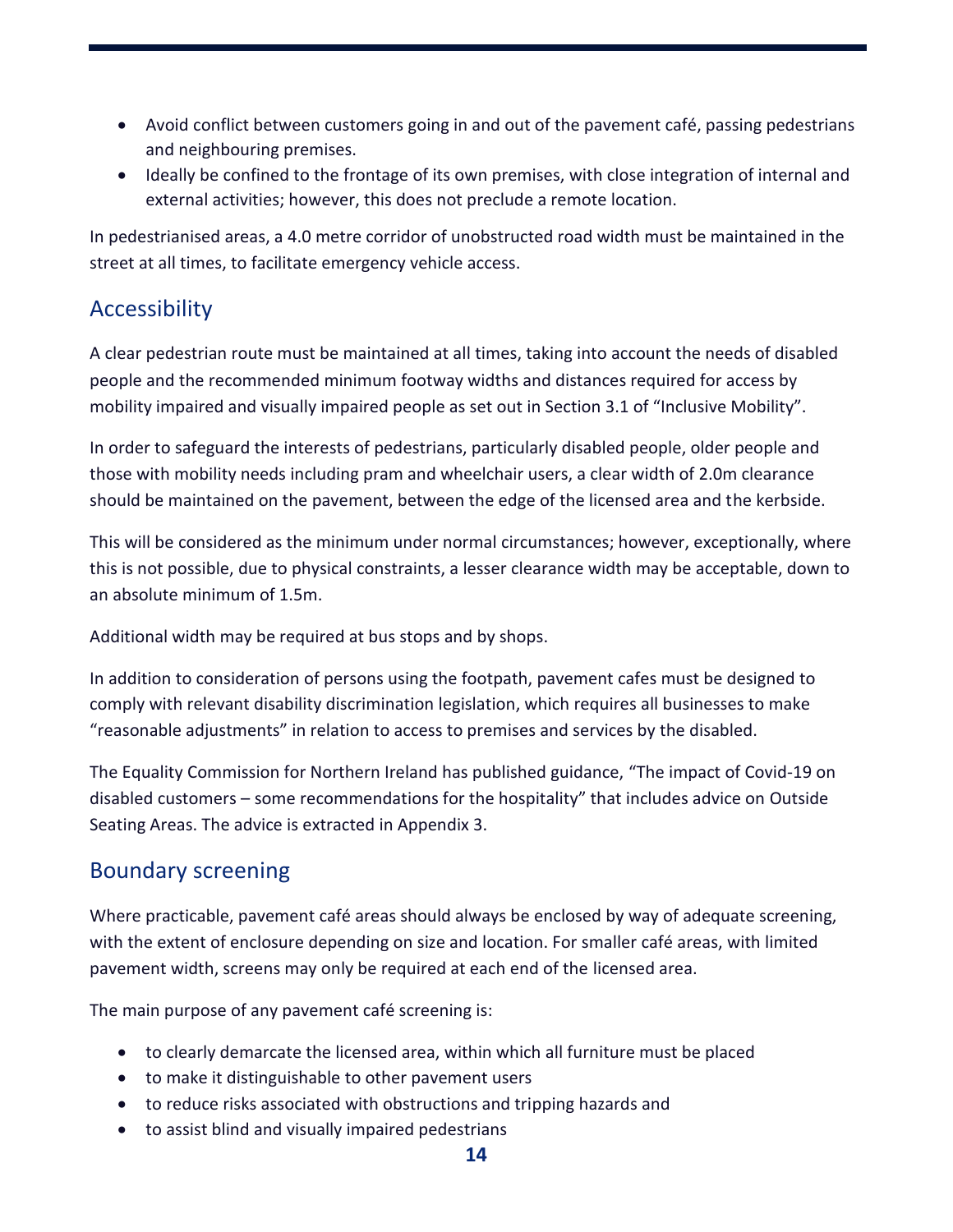Portable, sturdy barriers with a tapping rail are recommended. Barriers of the "post and chain" type are potentially hazardous to pedestrians and should not be used. Bases should not cause an obstruction or tripping hazard to pedestrians.

In certain circumstances, it may be possible to utilise existing street railings, planters and bins as a suitable means of enclosure.

Screening should not be placed in areas where it is likely to block visibility splays (sight lines) such as at junctions. Therefore, screening may not be appropriate at areas within 10.0 metres of a junction.

Screens should be colour contrasted from their surroundings to assist partially sighted persons.

#### Furniture

Furniture must be of a high-quality design and suitable for outdoor, commercial use.

All items of furniture, including menu boards and portable gas heaters, must be approved as part of the licensed area and details must be included within the application.

All furniture must be of a temporary nature that is capable of being removed within 20 minutes. The materials used should, therefore, be lightweight in construction and portable, but stable enough to prevent collapse if accidentally walked into or overturned by a gust of wind.

If the business trades later than the licensed period consideration must be given as to where the furniture is to be stored and this should be made clear within the application.

The use of parasols, along with their locations, materials and colours must be specified as part of the design and must be positioned so that their full extent is contained within the boundary, to ensure they do not present a danger to any user of the pavement café or any other pedestrians.

- Parasols should be of the heavy-duty commercial type and suitably secured by purpose designed pavement weights to avoid being blown over.
- Where heating is to be provided, this must be of a type suitable for outdoor use and shall be placed within the licensed area. If patio style liquid petroleum gas (LPG) heaters are to be used, they must to be adequately secured upright, be fitted with a flame failure device and be maintained on a regular basis.

#### General safety and environmental management issues

It is the responsibility of the applicant to ensure that the pavement café and equipment used comply with all relevant legislation.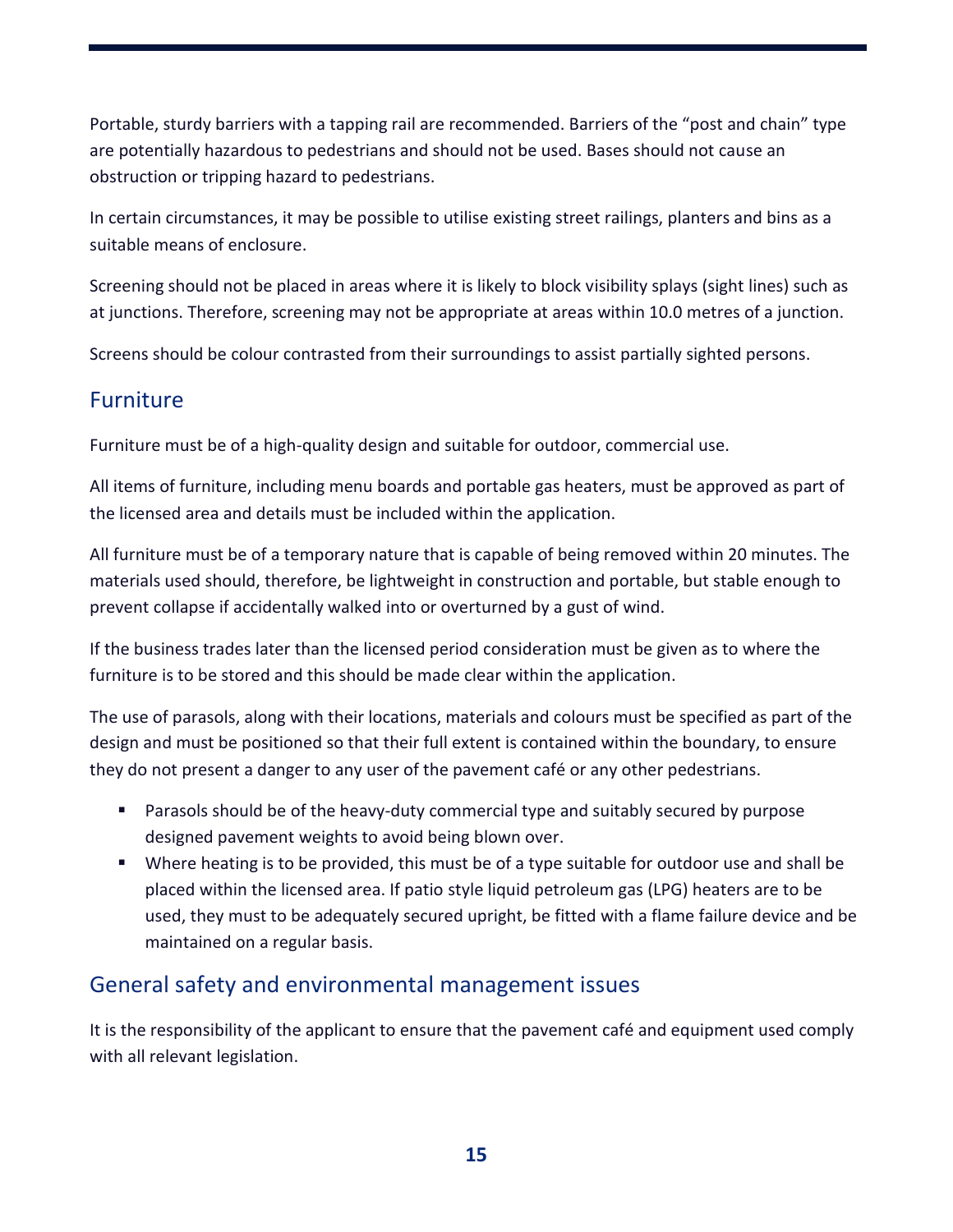Applicants are reminded of their duty to carry out a risk assessment, under the Management of Health and Safety at Work Regulations, in relation to the pavement cafe area and the activities carried on in connection with its use.

Applicants proposing to licence a pavement café which is remote from their main premises or where they need to cross a public pavement to reach the café area must be able to demonstrate that they will be able to exercise proper control and supervision of the remote pavement café area.

Pavement cafes must not obstruct emergency egress from neighbouring properties.

Use of pavement café areas must not result in nuisance to neighbours.

It will be the responsibility of the licence holder to keep the licensed area clean and free of litter, during the licensed hours and at the conclusion of business each day. This will include the cleaning of liquid spillages onto the pavement.

The conduct of customers using the licensed café area will also be the responsibility of the licence holder.

The licence does not create or imply an exclusive right to use the licensed area.

The licence will not permit the use of amplified music or loudspeaker equipment. If you wish to provide entertainment you must apply for an entertainment licence.

Licence holders must promote a safe, clean and generally welcoming environment in the pavement café area.

Licensees may wish to consider, for the convenience of their patrons, dividing their licensed café area into smoking and non-smoking sections, with each section clearly marked.

Licence holders are reminded that they must comply with smoke free legislation.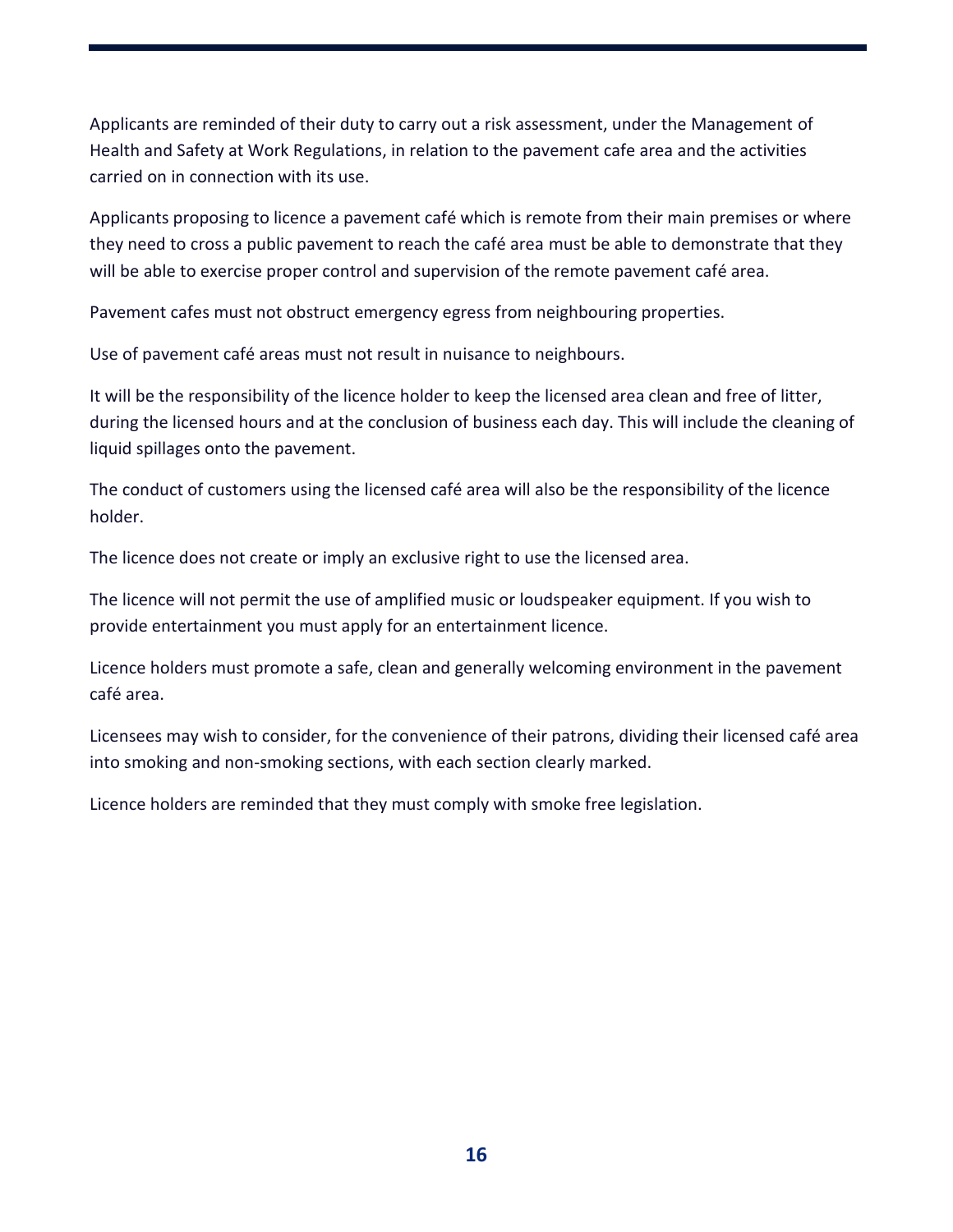# **Appendix 2: Examples of Pavement Café Plans**

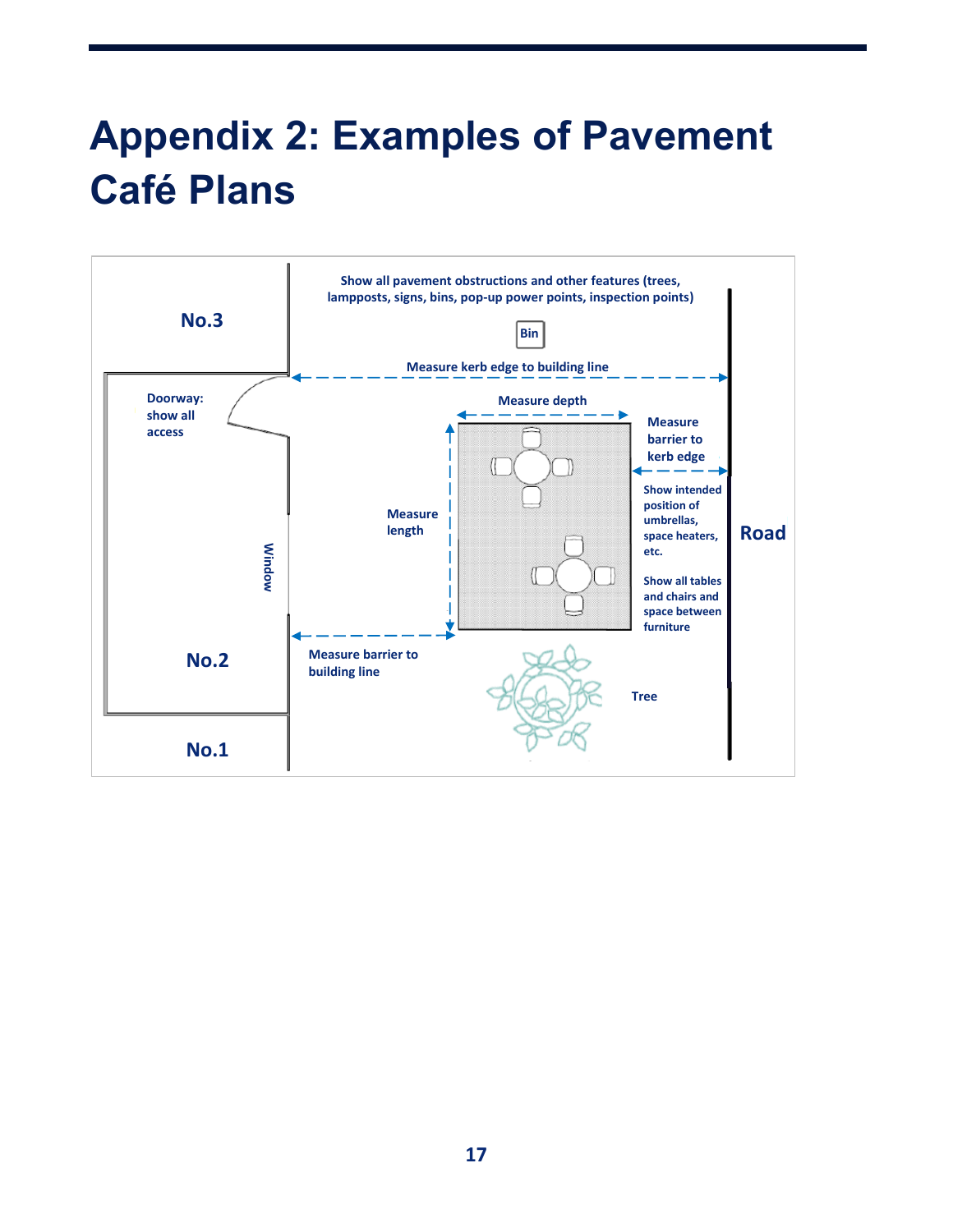